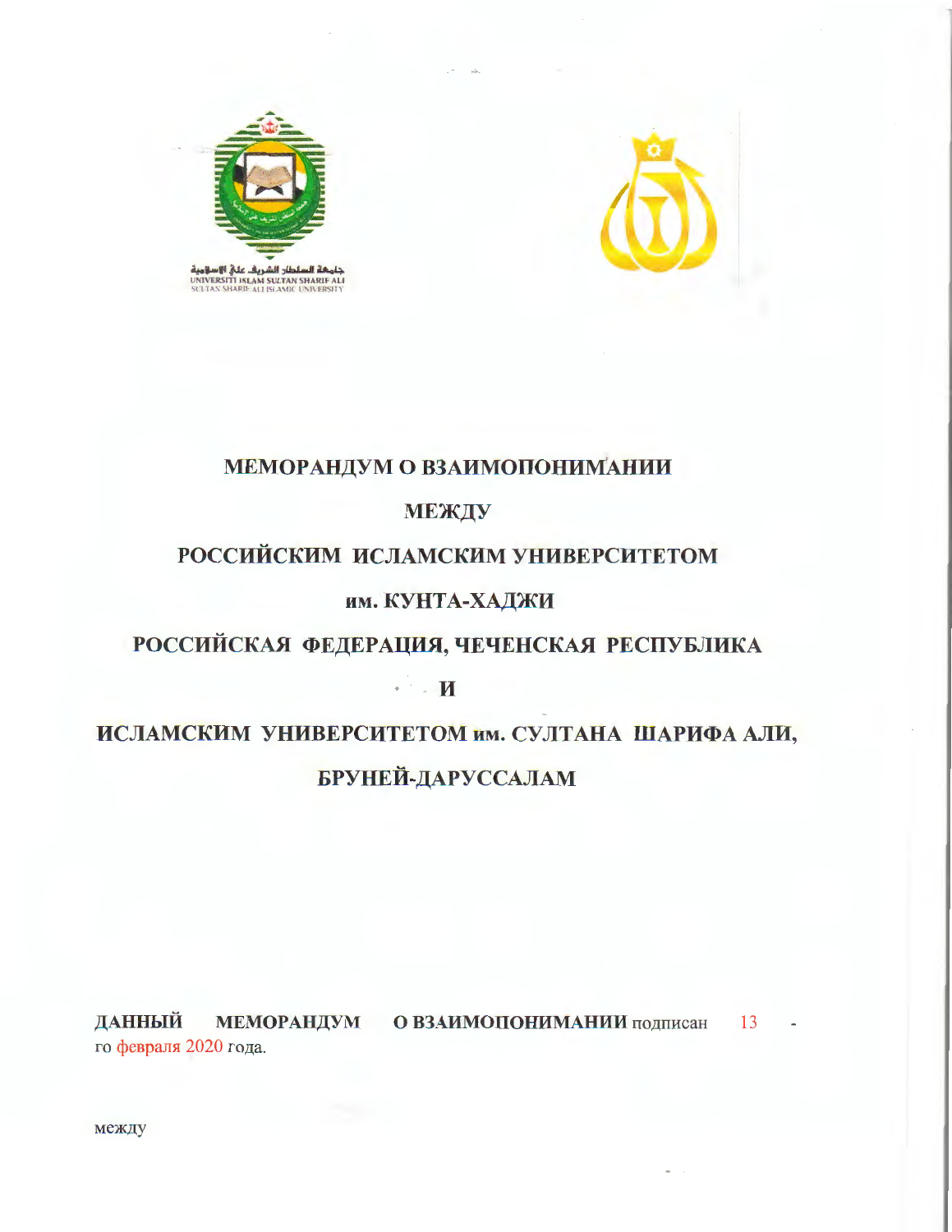**ОБРАЗОВАТЕЛЬНЫМ УЧРЕЖДЕНИЕМ ВЫСШЕГО** ДУХОВНЫМ ОБРАЗОВАНИЯ «РОССИЙСКИЙ ИСЛАМСКИЙ УНИВЕРСИТЕТ им. КУНТА-ХАДЖИ», далее «РИУ», расположенным по адресу бульвар М.А. Эсамбаева 21. Грозный, Чеченская Республика, Российская Федерация, в присутствии его законных и уполномоченных представителей, с одной стороны;

 $\overline{\mathbf{M}}$ 

ИСЛАМСКИМ УНИВЕРСИТЕТОМ СУЛТАН ШАРИФ АЛИ, институтом высшего образования, образованным в соответствии с декретом об образовании Исламского Университета им. Султана Шарифа Али от 2008 года, расположенным по адресу Симпанг 347, Джалан Пасар Бахару, Гадонг ВЕ1310, Бандар Сери Бегаван, Бруней Даруссалам (в дальнейшем именуемым «UNISSA»), в присутствии его законных и уполномоченных представителей, с другой стороны;

(именуемые в дальнейшем по отдельности как «Участник» и в совокупности «Участники»).

#### Принимая во внимание, что

Участники желают подписать настоящий Меморандум о взаимопонимании (далее -Меморандум), чтобы заявить о своих соответствующих намерениях и создать основу для прямого сотрудничества в области исследовательских, образовательных и учебных Участниками, интерес между представляющих взаимный программ, на условиях, изложенных в данном документе.

УЧАСТНИКИ ДОСТИГЛИ следующих соглашений: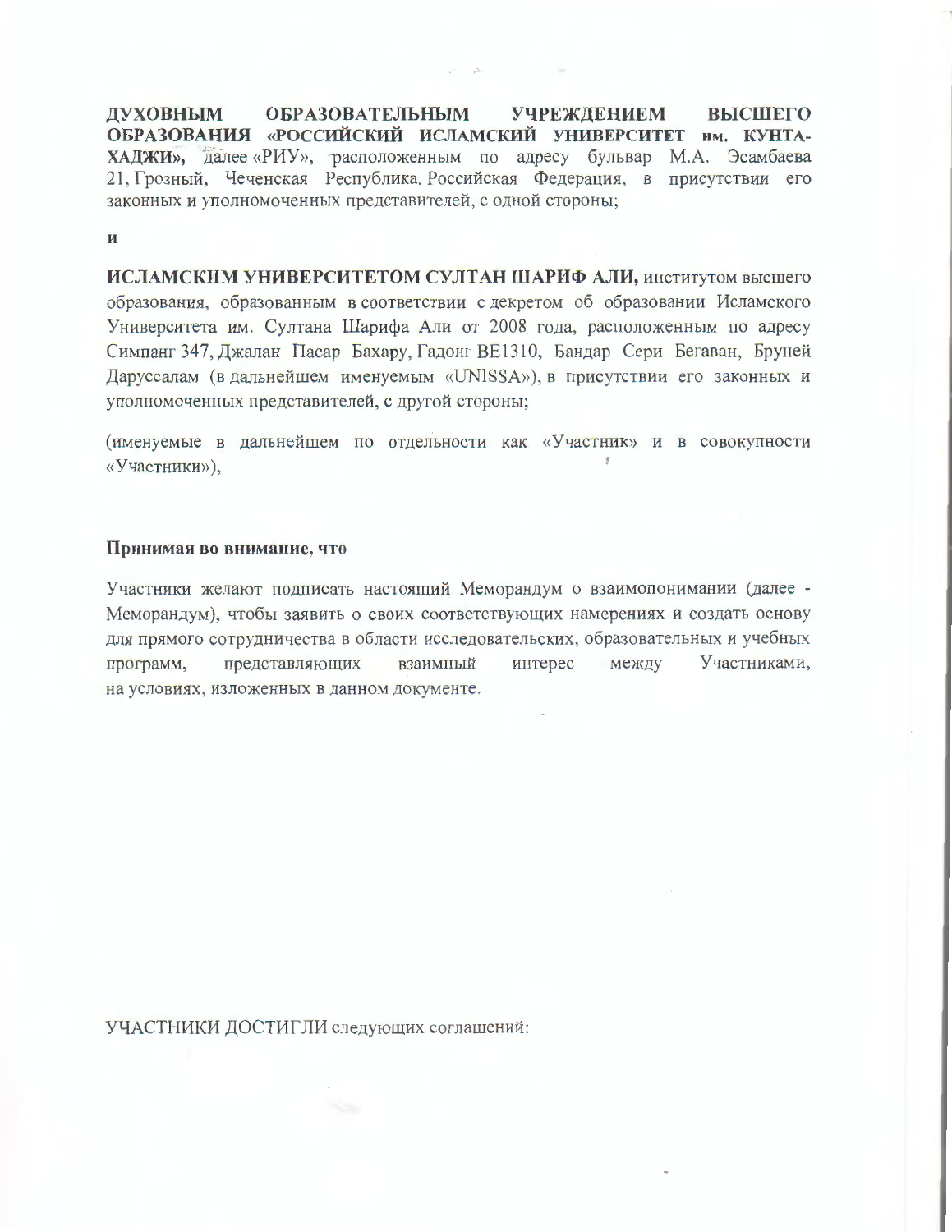#### СТАТЬЯ 1

#### ЦЕЛИ

Участники, с учетом положений настоящего Меморандума и законов, правил, положений и государственной политики, действующей в каждой стране Участника, будут стремиться создавать, поощрять и развивать на основе прямого сотрудничества исследовательские, образовательные и учебные программы, представляющие взаимный интерес.

#### СТАТЬЯ 2

#### ОБЛАСТИ СОТРУДНИЧЕСТВА

2.1. Каждый Участник будет в соответствии с законами, правилами, положениями и действующим национальным законодательством в отношении предмета соглашения в каждой из стран, стремиться предпринимать необходимые шаги для поощрения и продвижения сотрудничества в следующих областях:

#### 2.1.1. Обмен студентами

**STORY** 

Студенты одного Участника могут быть приняты другим Участником для получения последипломного образования, если они отвечают указанным требованиям приема, а также могут быть приняты для прохождения программы трудоустройства в принимающей стране, если такая учебная программа предусматривает такую возможность.

2.1.1.2. Студенты бакалавриата одного Участника могут быть приняты другим Участником для приема на курсы без получения диплома («Программа обучения за рубежом»), а также могут быть приняты для прохождения программы трудоустройства в принимающей стране, если такая учебная программа предусматривает такую возможность.

#### $2.1.2.$ Совместные семинары и учебные программы

Участники будут совместно инициировать семинары и учебные программы, представляющие взаимный интерес. Участник, который инициирует какой-либо семинар и учебную программу, которые могут представлять интерес для другого Участника, будет приглашать, когда это возможно, сотрудников этого Участника для участия в таких семинарах и учебных программах на условиях, которые будут совместно определены в письменной форме между Участниками.

#### $2.1.3.$ Совместные научно-исследовательские проекты

 $\overline{2}$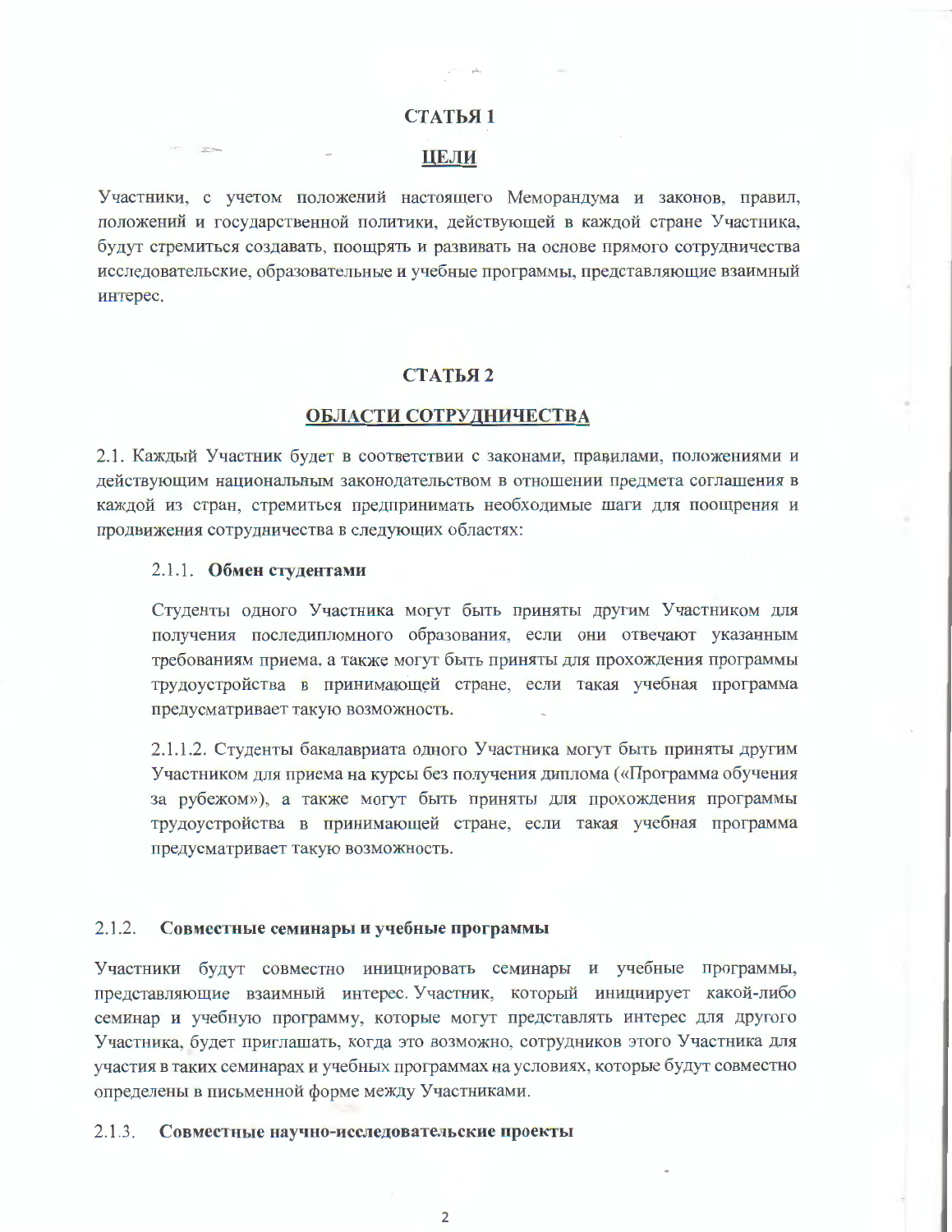Участники будут совместно инициировать научно-исследовательские проекты, представляющие взаимный интерес. Оба Участника будут выступать в качестве партнеров или соисследователей во всех исследовательских предложениях, представленных любым из Участников.

Участник, который инициирует научно-исследовательский проект в области, представляющей интерес для другого Участника, будет, когда это возможно, приглашать сотрудников этого Участника для участия в проекте на условиях, которые будут совместно определены в письменной форме между Участниками.

#### $2.1.4.$ Совместные образовательные программы

Участники будут стремиться предоставлять совместные образовательные программы, представляющие взаимный интерес, на условиях, которые будут совместно определены в письменной форме между Участниками.

#### $2.1.5.$ Обмен персонала

#### 2.1.5.1. Академический персонал

Любой Участник может пригласить академического члена другого Участника в краткосрочный академический отпуск или аспирантуру, которому может быть разрешено заниматься преподаванием или исследованиями на условиях, которые будут совместно определены в письменной форме между Участниками.

#### $2.1.5.2.$ Неакадемический персонал

Участники могут принять решение об обмене библиотечным, административным или другим неакадемическим персоналом для обучения или трудоустройства на условиях, которые будут совместно определены в письменной форме между Участниками.

#### $2.1.6.$ Обмен публикациями

Участники будут предпринимать разумные усилия для оказания друг другу содействия в обмене публикациями, включая предоставление  $\mathbf{B}$ разумных пределах соответствующих материалов и использование оборудования, необходимого для проведения исследований.

#### 2.1.7. Сотрудничество в других областях

Взаимодействие и сотрудничество могут, при условии взаимного согласия в письменной форме, распространяться на другие области, не упомянутые выше, которые будут взаимно решаться Участниками.

 $\overline{3}$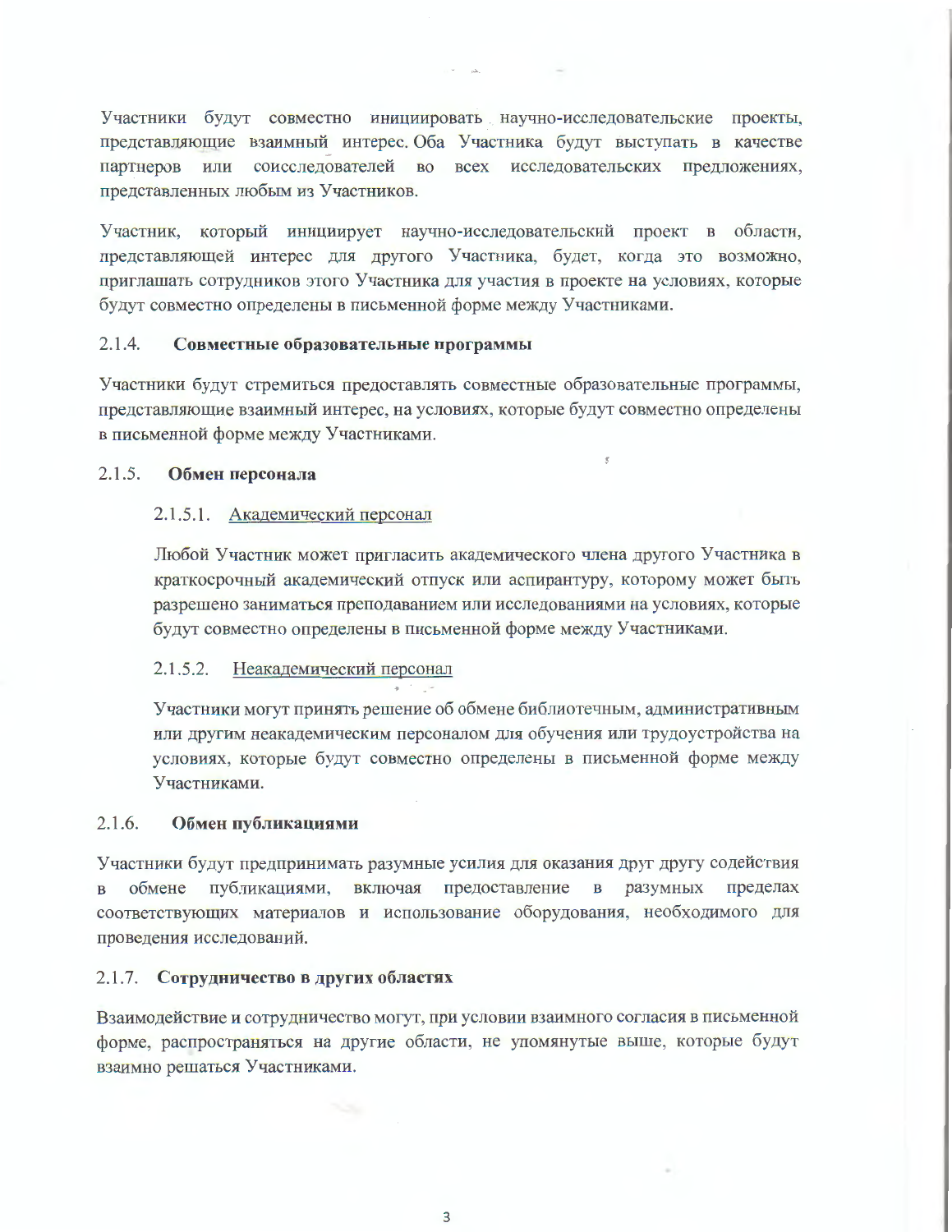#### СТАТЬЯЗ

#### ПРОЦЕДУРА ОБМЕНА

 $\sim$ 

3.1. При учреждении какой-либо схемы обмена или программы, или любой другой формы совместной работы в рамках настоящего Меморандума, необходимо придерживаться следующих процедур:

3.1.1. Предложения по любой форме совместной работы, которые подпадают под сферу академического взаимодействия и сотрудничества, предусмотренные в настоящем Меморандуме, будут предоставляться через контактных представителей, назначенных обоими Участниками;

3.1.2. Имена контактных представителей, назначенные обоими Участниками, будут периодически сообщаться друг другу в письменной форме.

3.1.3. Контактные представители будут совместно решать любые предложения по любой форме совместной работы, при условии, что окончательное утверждение любой схемы обмена, программы или любой формы совместной работы в соответствии с настоящим Меморандумом будет принято и подтверждено в письменной форме подписями ректора UNISSA и Ректора РИУ.

3.1.4. Контактный представитель будет вести подготовку и надзор за программой, будет представлять совместный годовой отчет о деятельности в рамках данного Меморандума обоим Участникам.

3.1.5. Объем и условия любой утвержденной схемы обмена, программы или любой формы совместной работы будут обозначаться в Дополнениях к настоящему Меморандуму о взаимопонимании, когда возникнет такая необходимость.

3.1.6. Обмен персоналом, преподавательскими, студентами ИЛИ исследовательскими и библиотечными материалами не обязательно должен быть взаимным одновременно.

#### СТАТЬЯ 4

#### ФИНАНСОВЫЕ ВОПРОСЫ

4.1. Из данного Меморандума не вытекает каких-либо финансовых обязательств одного Участника перед другим.

4.2. За исключением случаев, предусмотренных в настоящем Меморандуме, каждый Участник будет нести свои собственные расходы, связанные с данным Меморандумом.

4.3. Финансовые соглашения при учреждении какой-либо схемы или программы обмена, или любой формы совместной работы в рамках настоящего Меморандума, будут основываться на следующих принципах:

 $\overline{4}$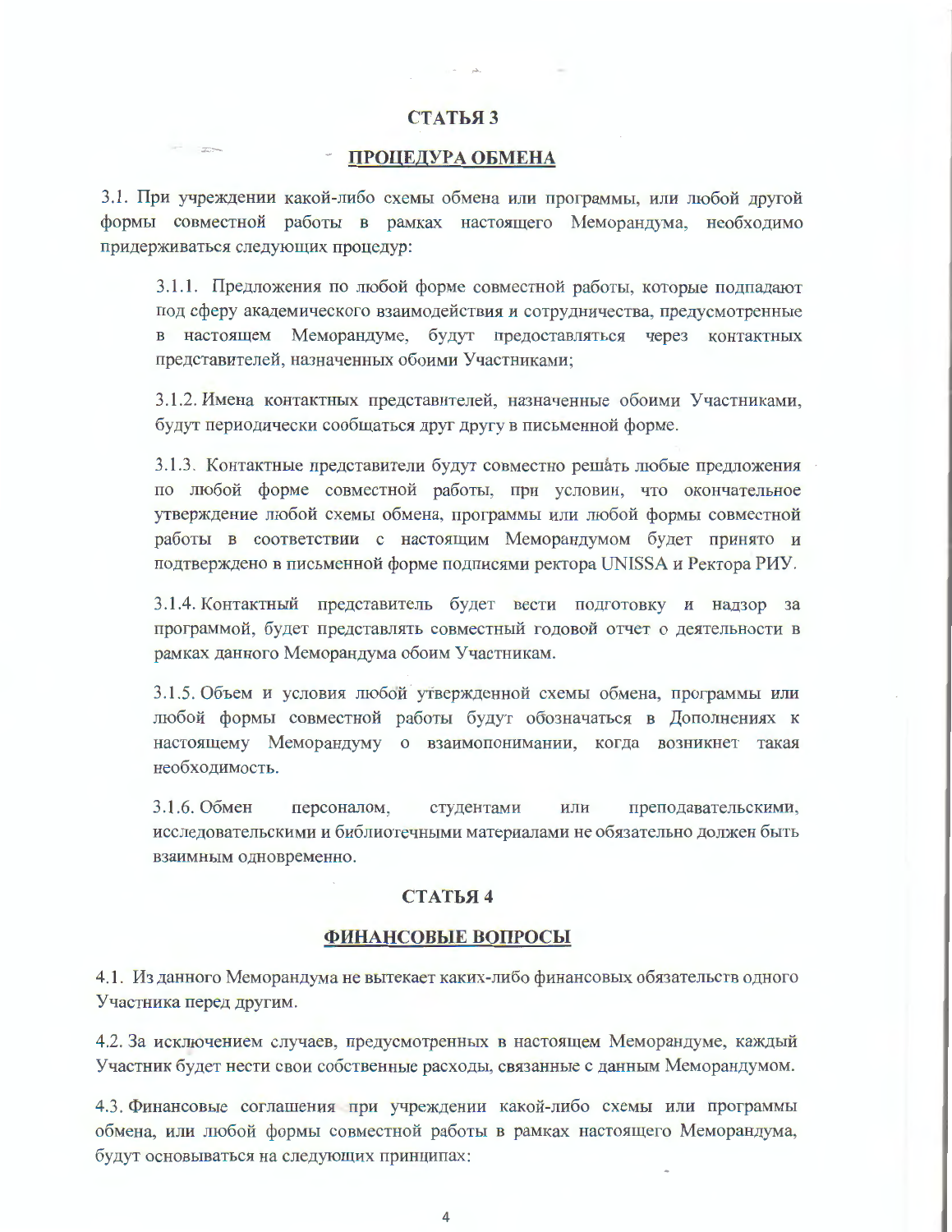4.3.1. Расходы на все виды деятельности, если это применимо, будут основываться на возмещении затрат, насколько это возможно;

4.3.2. Если в тех или иных случаях невозможно выполнить принцип, упомянутый выше в статье 4.3.1., вопрос об обязательстве финансирования той или иной деятельности, будет решаться путем обсуждения в письменной форме в каждом конкретном случае;

4.3.3. Расходы, которые будут понесены или вытекающие из любой схемы обмена или программы, или какой - либо формы совместной работы в рамках настоящего Меморандума, такие как консультативные визиты и прикрепление сотрудников, будут обсуждаться и решаться совместно в письменной форме за подписями ректоров UNISSA и РИУ.

### СТАТЬЯ 5

### **ДЕЙСТВИЕ МЕМОРАНДУМА**

Данный Меморандум служит исключительно в качестве подтверждения намерений Участников и не влечет за собой возникновение обязательств по внутреннему или международному праву, не будет приводить к возникновению каких-либо судебных процессов, и не будет считаться создающим какие-либо юридически обязательные или принудительные обязательства, выраженные или подразумеваемые.

#### СТАТЬЯ 6

### ПОПРАВКИ

6.1. Любой Участник может запросить в письменной форме поправку или изменение всей или любой части настоящего Меморандума.

6.2. Любая поправка или изменение, которые были согласованы обоими Участниками, будут выражены в письменной форме и станут частью настоящего Меморандума.

6.3. Такая поправка или изменение вступают в силу на дату, определенную Участниками.

6.4. Любая поправка или изменение не будет наносить ущерба правам и обязательствам, вытекающим из настоящего Меморандума или на основании настоящего Меморандума, до или вплоть до даты такого пересмотра, изменения или изменения.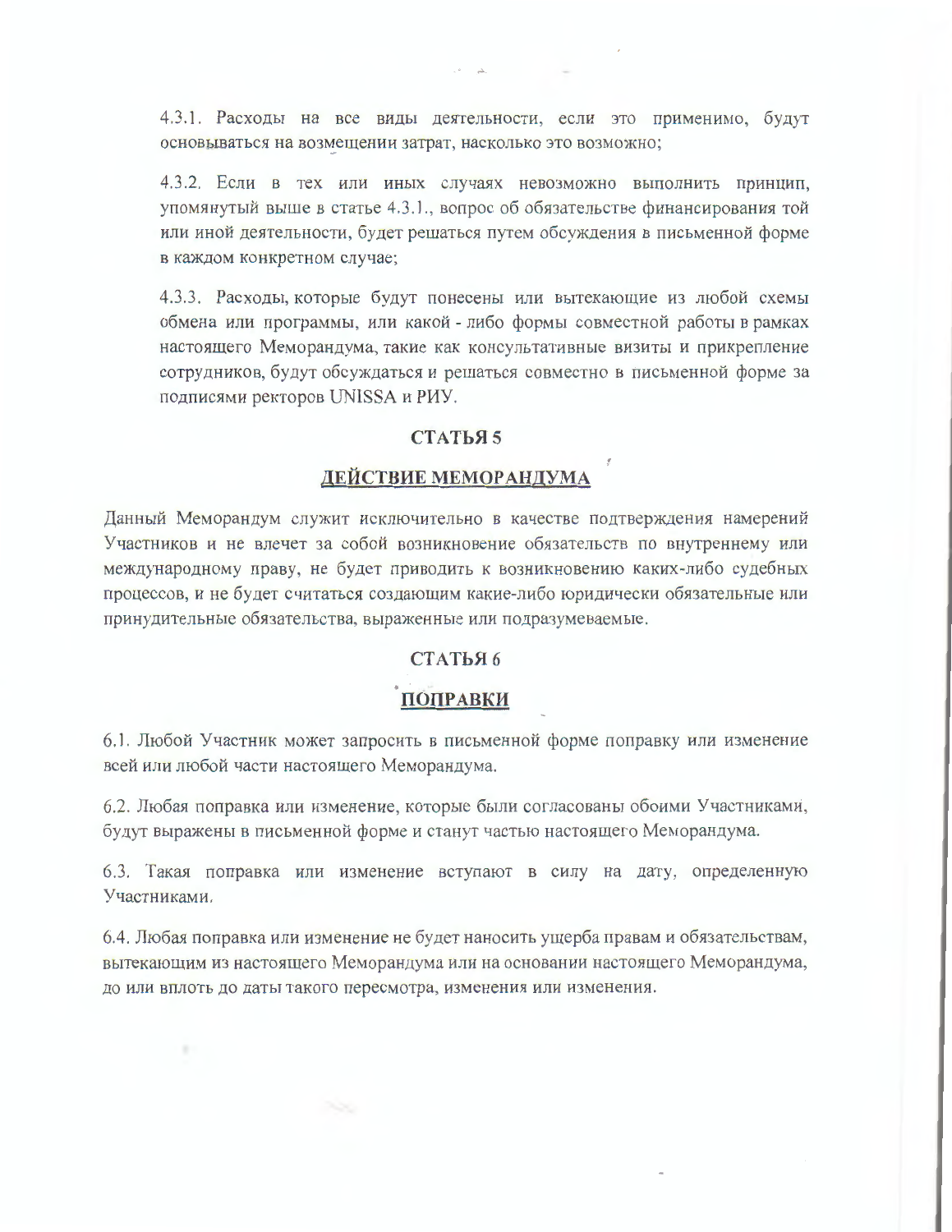### **ВРЕМЕННАЯ ПРИОСТАНОВКА ДЕЙСТВИЯ**

Каждый Участник оставляет за собой право по соображениям национальной безопасности, национальных интересов, общественного порядка или здоровья населения, временно приостановить, полностью или частично, реализацию данного Меморандума. Такая приостановка действия вступит в силу незамедлительно после передачи уведомления об этом другому Участнику по дипломатическим каналам.

#### СТАТЬЯ 8

#### ВСТУПЛЕНИЕ В СИЛУ, СРОК ДЕЙСТВИЯ И ПРЕКРАЩЕНИЕ ДЕЙСТВИЯ

8.1. Данный Меморандум вступает в силу с даты подписания и будет действовать в течение пяти (5) лет.

8.2. Данный Меморандум может быть продлен на следующий период, который может быть согласован в письменной форме Участниками.

8.3. Каждый Участник может прекратить действие настоящего Меморандума, предоставив другому Участнику как минимум за три (3) месяца письменного уведомления об этом намерении.

8.4. Несмотря на статью 8.3. выше, положения настоящего Меморандума или любых других письменных соглашений в отношении любой действующей схемы обмена, программы или любой формы совместной работы в рамках настоящего Меморандума будут продолжать действовать до их завершения, если оба Участника не решат завершить такие схемы, программы или совместную работу ранее положенного срока.

#### СТАТЬЯ 9

#### ЗАЩИТА ПРАВ ИНТЕЛЛЕКТУАЛЬНОЙ СОБСТВЕННОСТИ

9.1. Защита прав интеллектуальной собственности будет осуществляться в соответствии с соответствующими национальными законами, правилами и положениями Участников и с другими международными соглашениями, подписанными обоими Участниками.

9.2. Использование имени, логотипа и / или официальной эмблемы любого из Участников в любой публикации, документе и / или документе запрещено без предварительного письменного согласия любого Участника.

9.3. Несмотря на указанное в статье 9.1. выше, права на интеллектуальную собственность в отношении любой технологической разработки и развития любых продуктов и услуг, осуществляются:

9.3.1. Совместно Участниками, либо результаты исследований, полученные в результате совместных действий Участников, будут совместно принадлежать

6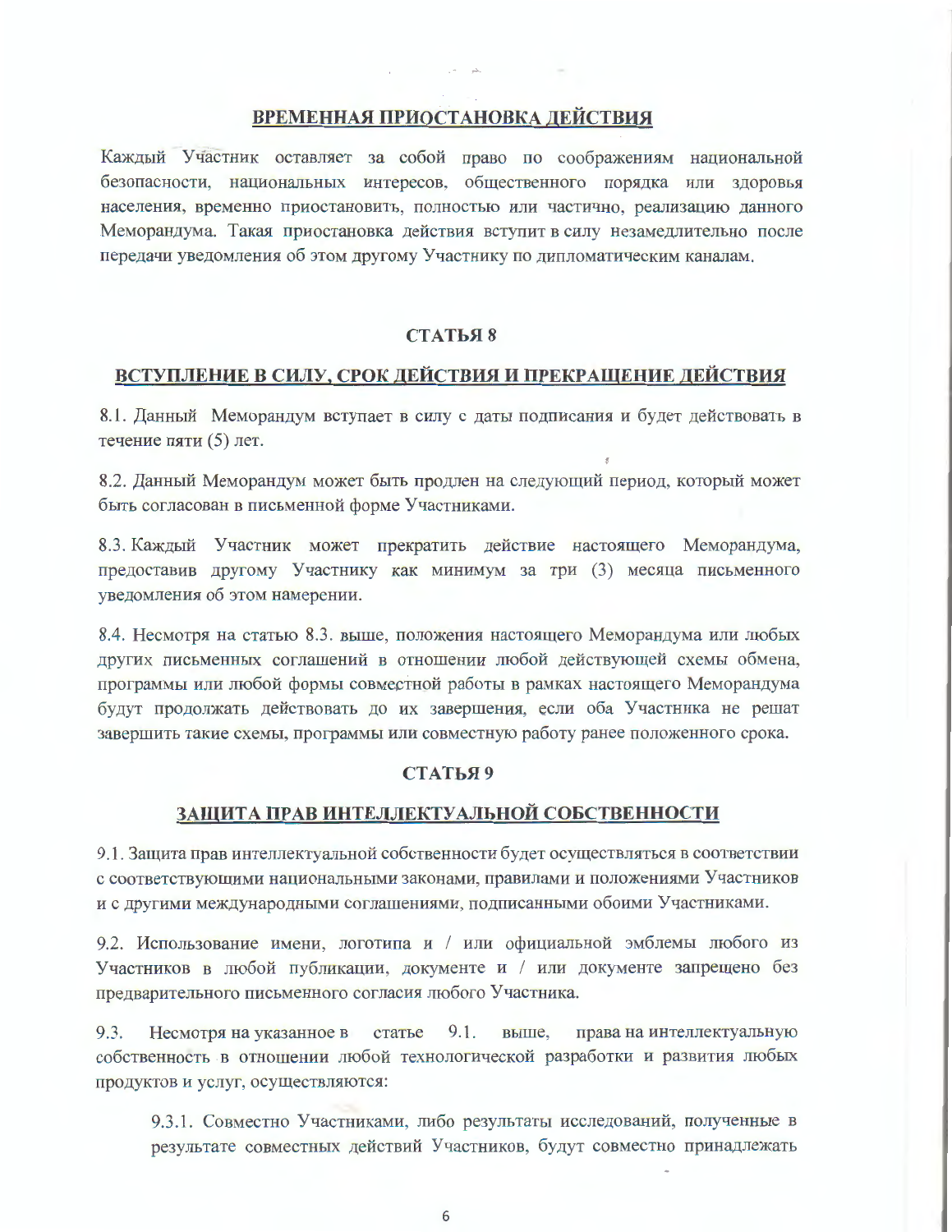Участникам в соответствии с положениями, которые должны быть взаимно определены; а также

9.3.2. Исключительно и отдельно Участником, либо результаты исследований, полученные единоличным и отдельным усилием Участника, будут принадлежать исключительно Участнику.

#### СТАТЬЯ 10

#### **КОНФИДЕНЦИАЛЬНОСТЬ**

10.1. Каждый Участник будет соблюдать конфиденциальность и секретность документов, информации и других данных, полученных или предоставленных другому Участнику в течение периода осуществления настоящего Меморандума или любых других соглашений, заключенных в соответствии с настоящим Меморандумом.

10.2. Для целей статьи 10.1 выше такие документы, информация и данные включают в себя любые документы, информацию и данные, которые раскрываются Участником (раскрывающий Участник) другому Участнику (получающий Участник) до или после осуществления настоящего Меморандума, включая технические, деловые. маркетинговые, политические документы, ноу-хау, планирование, управление проектами и другие документы, информацию, данные и / или решения в любой форме, включая, но не ограничиваясь, любые документы, информацию или данные, которые являются конфиденциальными либо в связи с тем, что это указано письменно, или по своей природе, предназначенные для ознакомления получающим Участником или устно предоставляемые в обстоятельствах доверия.

10.3. Оба Участника согласны с тем, что положения этой статьи 10 будут продолжать действовать между Участниками, несмотря на прекращение действия настоящего Меморандума.

#### **СТАТЬЯ 11**

#### ОТСУТСТВИЕ АГЕНТСКИХ СОГЛАШЕНИЙ

Ничто, содержащееся в данном документе, не должно обозначать создание совместного предприятия или официальной организации бизнеса любого рода между Участниками таким образом, чтобы один Участник выступал в качестве агента другого.

#### СТАТЬЯ 12

#### УРЕГУЛИРОВАНИЕ СПОРОВ

 $\overline{7}$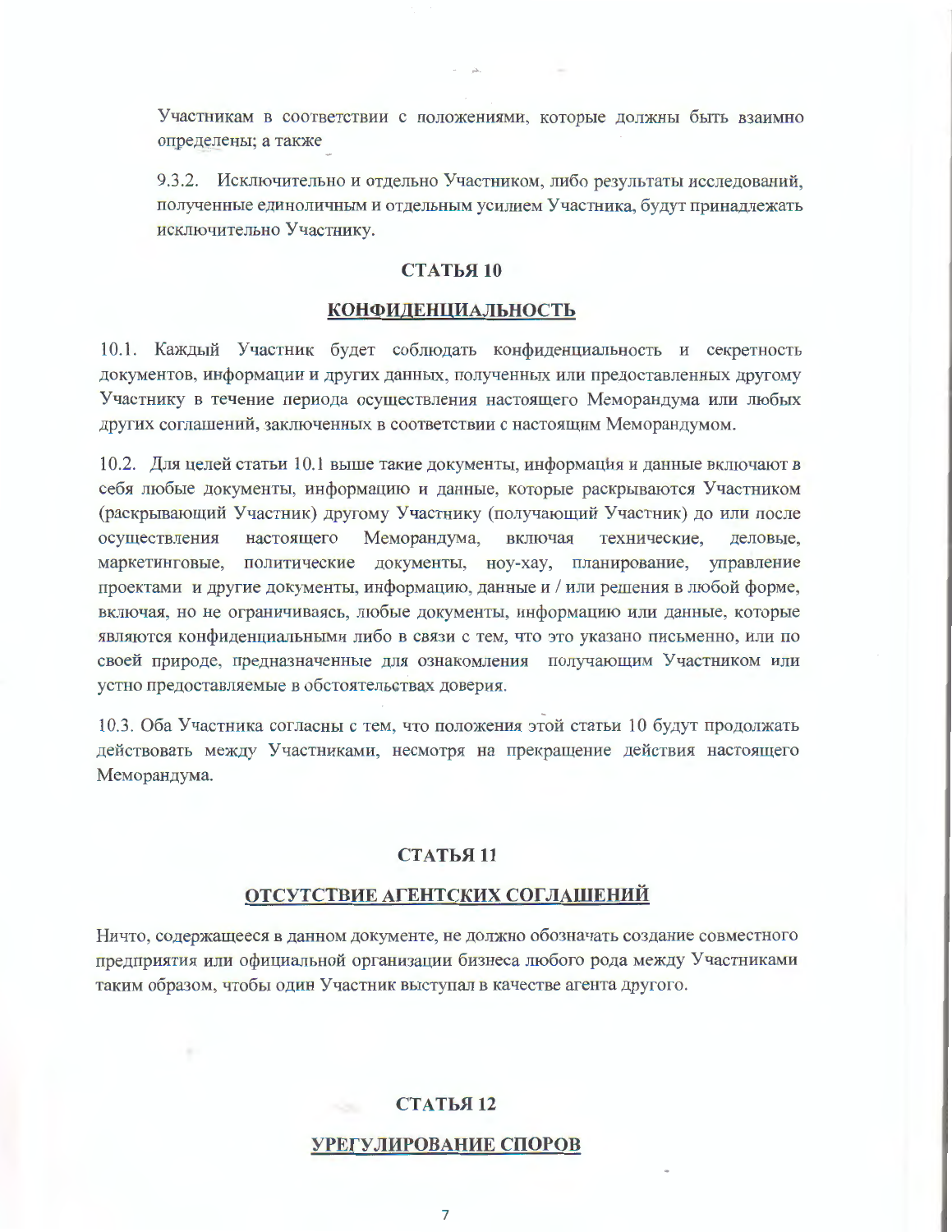### СТАТЬЯ 12

#### УРЕГУЛИРОВАНИЕ СПОРОВ

Любые разногласия или споры между Участниками в отношении толкования и / или осуществления и / или применения любого из положений настоящего Меморандума будут урегулированы мирным путем, путем взаимных консультаций и / или переговоров между Участниками по дипломатическим каналам без ссылок на любые третьи стороны или международный трибунал.

#### СТАТЬЯ 13

#### **УВЕДОМЛЕНИЯ**

Любые коммуникации в рамках настоящего Меморандума будут происходить в письменной форме на английском языке, передаваться лично или отправляться по почте заказным письмом, или отправляться на адрес электронной почты или номер факсимиле PHY или UNISSA, в зависимости от обстоятельств, или по другому адресу или адресу электронной почты или номеру факса, если будет уведомлено об этом одним из Участников отправителю, и, если иное не предусмотрено в настоящем документе, такая коммуникация будет считаться надлежащим образом выполненной, если будет осуществлена на адрес, или адрес электронной почты или номер факса, признанные должным образом ниже:

#### ДОУ ВО «Российский Исламский Университет им. Кунта -Лля РИУ: Халжи»

бульвар М.А. Эсамбаева 21, 364024 Грозный, Чеченская Республика, Российская Федерация. Тел:  $+7(8712)22-65-57$  $\Phi$ акс: +7 (8712) 22-65-62 Email: sekretar@riu-grozny.ru

#### ИСЛАМСКИМ УНИВЕРСИТЕТОМ им. СУЛТАНА ШАРИФ АЛИ Лля UNISSA:

Симпанг 347, Джалан Пасар Бахару, Гадонг ВЕ1310, Бандар Сери Бегаван, Бруней-Даруссалам.  $Ten: +673-2462000$  $\Phi$ акс: + 673-2462366 / + 673-2462233 E - mail: info@unissa.edu.bn